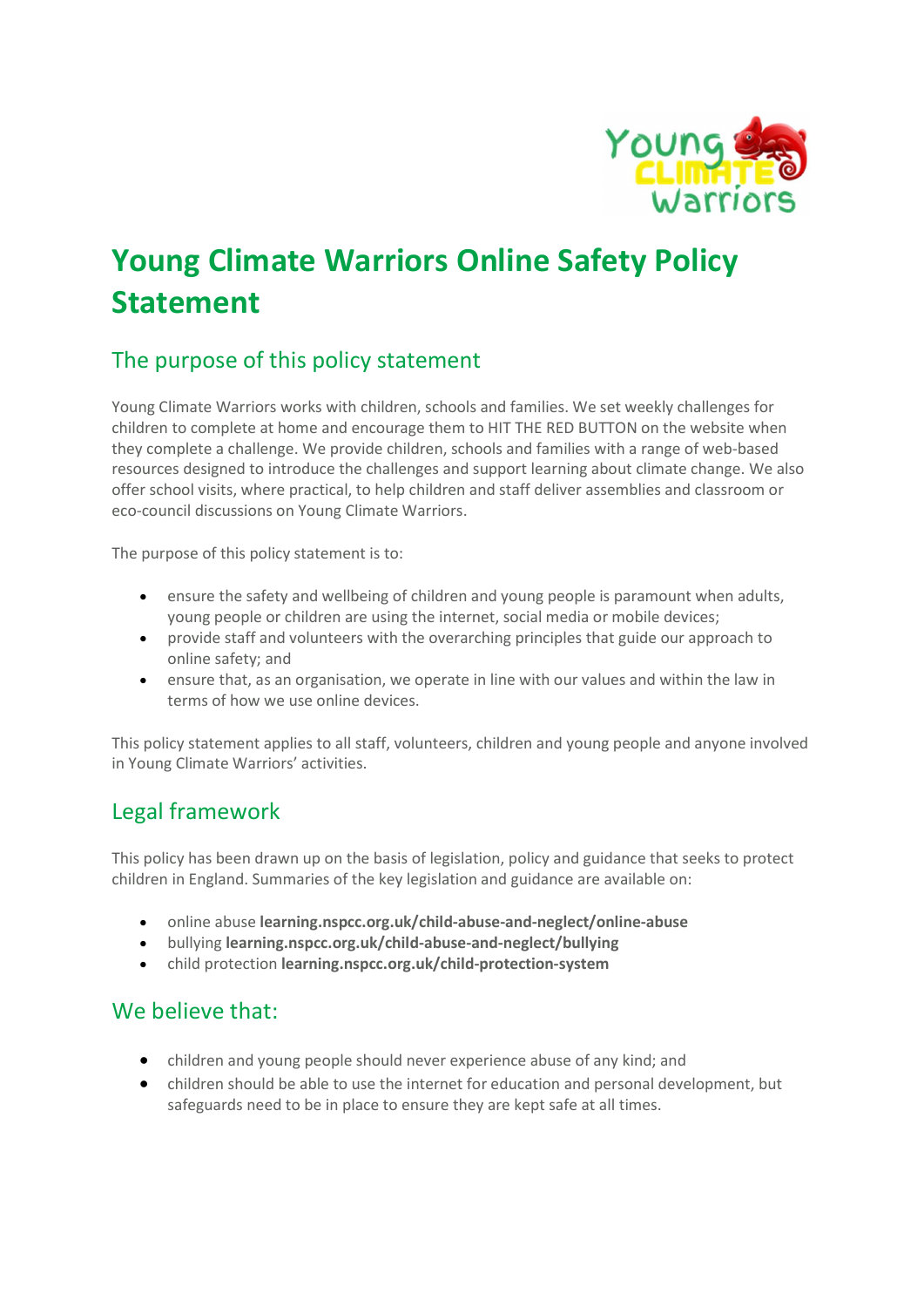#### We recognise that:

- the online world provides everyone with many opportunities, but it can also present risks and challenges;
- we have a duty to ensure that all children, young people and adults involved in our organisation are protected from potential harm online;
- we have a responsibility to help keep children and young people safe online, whether or not they are using the Young Climate Warriors website;
- all children, regardless of age, disability, gender reassignment, race, religion or belief, sex or sexual orientation, have the right to equal protection from all types of harm or abuse; and
- working in partnership with children, young people, their parents, carers and other agencies is essential in promoting young people's welfare and in helping young people to be responsible in their approach to online safety.

# We will seek to keep children and young people safe by:

- appointing an online safety coordinator;
- providing clear and specific directions to staff and volunteers on how to behave online through our code of conduct;
- supporting and encouraging the young people using our service to use the internet, social media and mobile phones in a way that keeps them safe and shows respect for others;
- supporting and encouraging parents and carers to do what they can to keep their children safe online;
- developing clear and robust procedures to enable us to respond appropriately to any incidents of inappropriate online behaviour, whether by an adult or a child/young person;
- reviewing and updating the security of our information systems regularly; ensuring that user names, logins, email accounts and passwords are used effectively;
- ensuring personal information about the adults and children who are involved in our organisation is held securely and shared only as appropriate;
- ensuring that images of children, young people and families are used only after their written permission has been obtained, and only for the purpose for which consent has been given;
- providing supervision, support and training for staff and volunteers about online safety; and
- examining and risk assessing any social media platforms and new technologies before they are used within the organisation.

## If online abuse occurs, we will respond to it by:

- having clear and robust safeguarding procedures in place for responding to abuse (including online abuse);
- providing support and training for all staff and volunteers on dealing with all forms of abuse;
- making sure our response takes the needs of the person experiencing abuse, any bystanders and our organisation as a whole into account; and
- reviewing the plan developed to address online abuse at regular intervals, in order to ensure that any problems have been resolved in the long term.

# Related policies and procedures

This policy statement should be read alongside our organisational policies and procedures, including: